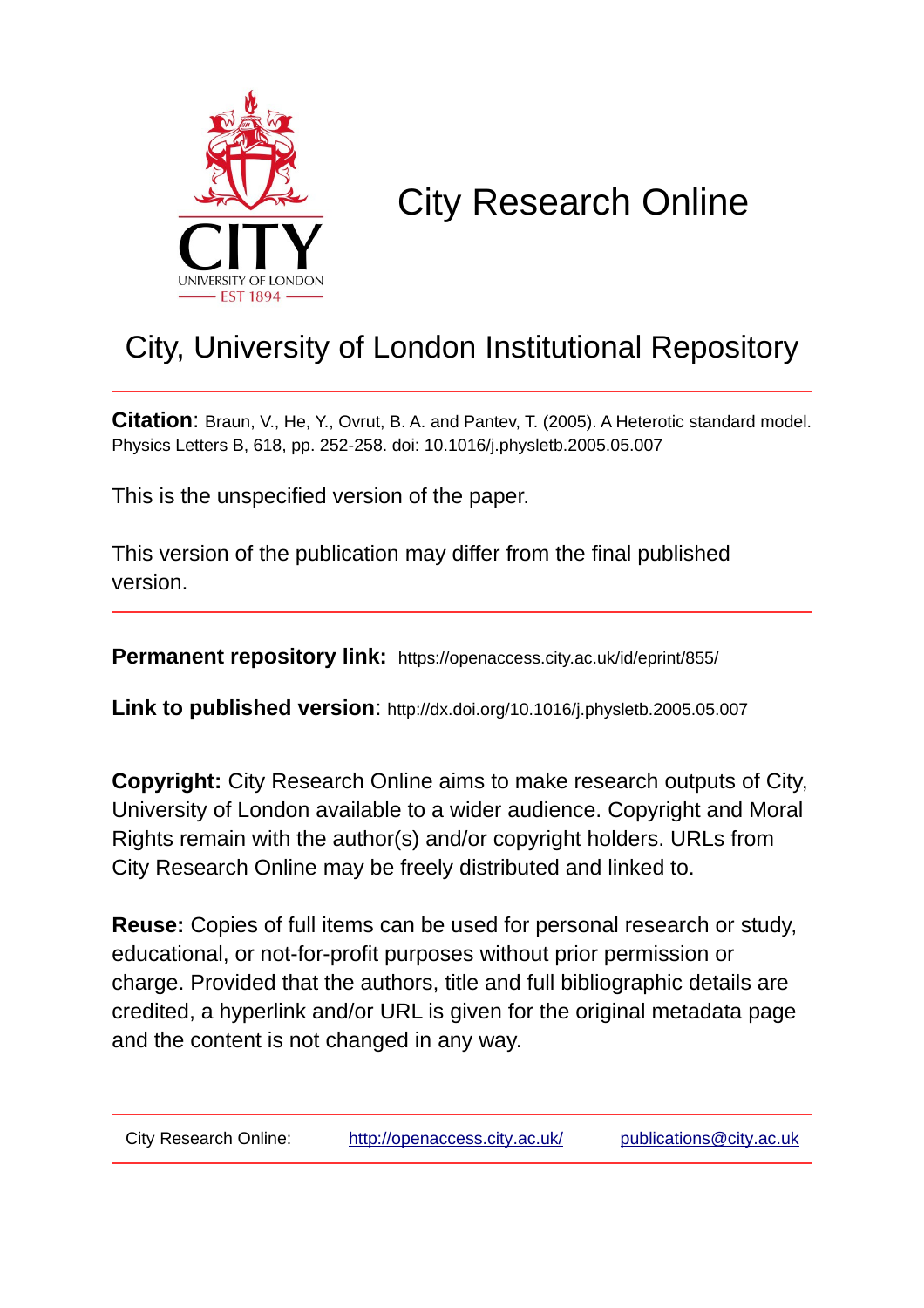### A Heterotic Standard Model

Volker Braun<sup>1,2</sup>, Yang-Hui He<sup>1</sup>, Burt A. Ovrut<sup>1</sup>, and Tony Pantev<sup>2</sup>

 $<sup>1</sup>$  Department of Physics,  $<sup>2</sup>$  Department of Mathematics</sup></sup>

University of Pennsylvania

Philadelphia, PA 19104–6395, USA

#### Abstract

Within the context of the  $E_8 \times E_8$  heterotic superstring compactified on a smooth Calabi-Yau threefold with an  $SU(4)$  gauge instanton, we show the existence of simple, realistic  $N = 1$ supersymmetric vacua that are compatible with low energy particle physics. The observable sector of these vacua has gauge group  $SU(3)_C \times SU(2)_L \times U(1)_Y \times U(1)_{B-L}$ , three families of quarks and leptons, each with an additional *right-handed neutrino*, two Higgs-Higgs conjugate pairs, a small number of uncharged moduli and no exotic matter. The hidden sector contains non-Abelian gauge fields and moduli. In the strong coupling case there is no exotic matter, whereas for weak coupling there are a *small number* of additional matter multiplets in the hidden sector. The construction exploits a mechanism for "splitting" multiplets. The minimal nature and rarity of these vacua suggest the possible theoretical and experimental relevance of spontaneously broken  $U(1)_{B-L}$  gauge symmetry and two Higgs-Higgs conjugate pairs. The  $U(1)_{B-L}$  symmetry helps to naturally suppress the rate of nucleon decay.

<sup>∗</sup>vbraun, yanghe, ovrut@physics.upenn.edu; tpantev@math.upenn.edu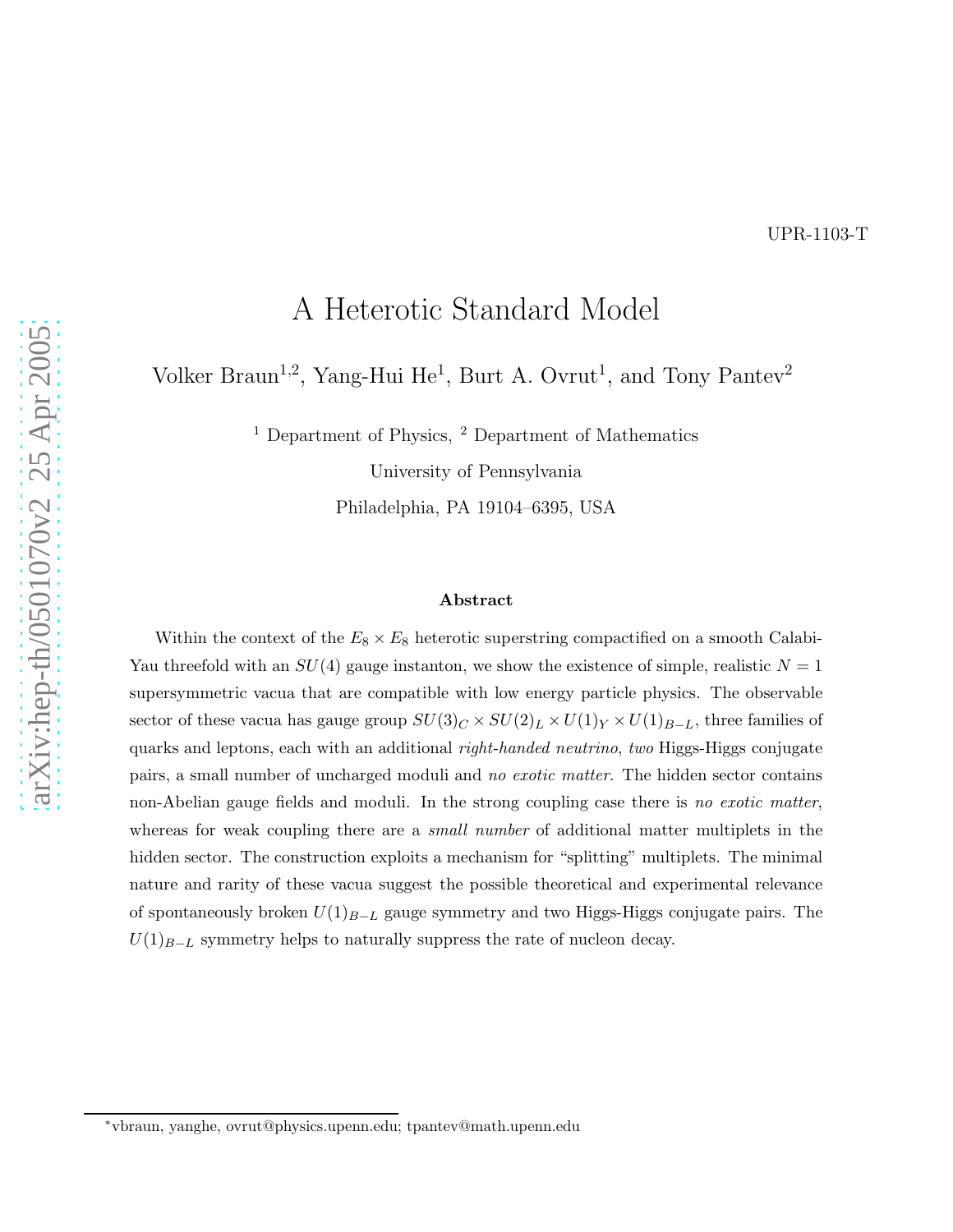The discovery of non-vanishing neutrino masses indicates that, in supersymmetric theories without exotic multiplets, a right-handed neutrino must be added to each family of quarks and leptons [\[1\]](#page-10-0). It is well known that this augmented family fits exactly into the 16 spin representation of  $Spin(10)$ , making this group very compelling from the point of view of grand unification and string theory. Within the context of  $N = 1$  supersymmetric  $E_8 \times E_8$  heterotic string vacua, a  $Spin(10)$ group can arise from the spontaneous breaking of the observable sector  $E_8$  group by an  $SU(4)$  gauge instanton on an internal Calabi-Yau threefold [\[2\]](#page-10-1). The  $Spin(10)$  group is then broken by a Wilson line to a gauge group containing  $SU(3)_C \times SU(2)_L \times U(1)_Y$  as a factor [\[3\]](#page-10-2). To achieve this, the Calabi-Yau manifold must have, minimally, a fundamental group  $\mathbb{Z}_3 \times \mathbb{Z}_3$ .

Until now, such vacua could not be constructed since a) Calabi-Yau threefolds with fundamental group  $\mathbb{Z}_3 \times \mathbb{Z}_3$  were not known and b) it was unknown how to find  $SU(4)$  gauge instantons on such manifolds. Recently, the first problem was rectified in [\[4\]](#page-10-3). We have now solved the second problem, exhibiting a large class of  $SU(4)$  gauge instantons on the Calabi-Yau manifolds presented in [\[4\]](#page-10-3). Generalizing the results in [\[5,](#page-10-4) [6\]](#page-10-5), these instantons are obtained as connections on stable, holomorphic vector bundles with structure group  $SU(4)$ . The technical details will be given elsewhere [\[7\]](#page-10-6). In addition to these considerations, we also use a natural method for "splitting" multiplets that was introduced for general bundles in [\[6\]](#page-10-5). In this paper, we present the results of our search for realistic vacua in this context.

The results are very encouraging. We find  $N = 1$  supersymmetric vacua whose minimal observable sector, for both the weakly and strongly coupled heterotic string, has the following properties.

- Observable Sector: Weak and Strong Coupling
	- 1. Gauge group  $SU(3)_C \times SU(2)_L \times U(1)_Y \times U(1)_{B-L}$ .
	- 2. *Three families* of quarks and leptons, each with a *right-handed neutrino*.
	- 3. *Two* Higgs-Higgs conjugate pairs.
	- 4. *Six* geometric moduli and a *small number* of vector bundle moduli.
	- 5. *No exotic matter fields*.

These are, to our knowledge, the first vacua in any string theory context whose observable sector contains no exotic matter. We emphasize that, although very similar to the supersymmetric standard model, our observable sector differs in three significant ways. First, there is an extra right-handed neutrino in each family. Closely related to this is the appearance of an additional gauged  $B - L$  symmetry. Finally, we find, not one, but two Higgs-Higgs conjugate pairs.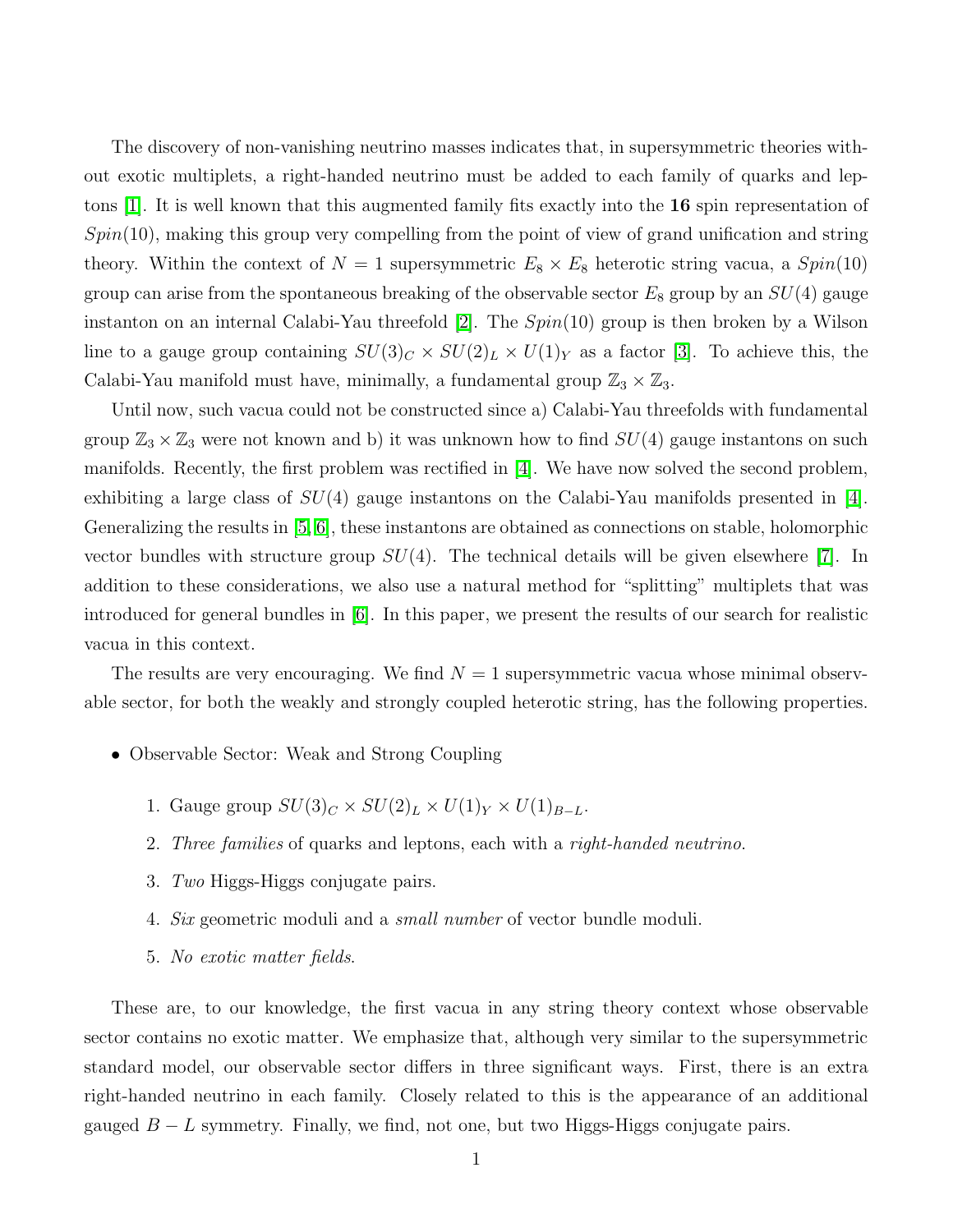The structure of the hidden sector depends on whether one is in the weakly or strongly coupled regime of the heterotic string. In the strongly coupled context, we find the following minimal hidden sector.

- Hidden Sector: Strong Coupling
	- 1. Gauge group  $E_7 \times U(6)$ .
	- 2. A *small number* of vector bundle moduli.
	- 3. *No matter fields.*

Again, note that this hidden sector has no exotic matter. Combining this with the above, we have demonstrated, within the context of the strongly coupled heterotic string, the existence of realistic vacua containing no exotic matter fields. We emphasize that the hidden sector gauge group  $E_7 \times U(6)$  is sufficiently large to allow acceptable supersymmetry breaking via condensation of its gauginos.

In the weakly coupled context, we find the following minimal hidden sector. (This is also a valid vacuum in the strongly coupled case).

- Hidden Sector: Weak Coupling
	- 1. Gauge group  $Spin(12)$ .
	- 2. A *small number* of vector bundle moduli.
	- 3. *Two* matter field multiplets in the 12 of Spin(12).

Note that, in this case, there are a small number of exotic matter multiplets in the hidden sector. Again, the hidden sector gauge group  $Spin(12)$  is sufficiently large to allow acceptable supersymmetry breaking via gaugino condensation.

The vacua presented above are the result of an extensive search within the wide context made precise in [\[7\]](#page-10-6). They appear to be the minimal vacua, all others containing exotic matter fields, either in the observable sector, the hidden sector, or both, usually with a large number of Higgs-Higgs conjugate pairs. We have been unable to find any vacuum in this context with only a single pair of Higgs-Higgs conjugate fields. Furthermore, to our knowledge, phenomenological vacua in all other string contexts [\[6,](#page-10-5) [8,](#page-11-0) [10,](#page-11-1) [11,](#page-11-2) [12\]](#page-11-3) have substantial amounts of exotic matter, both in the observable and hidden sectors. For all these reasons, we refer to the class of vacua presented in this paper as a *heterotic standard model* and speculate that it may be of phenomenological significance. In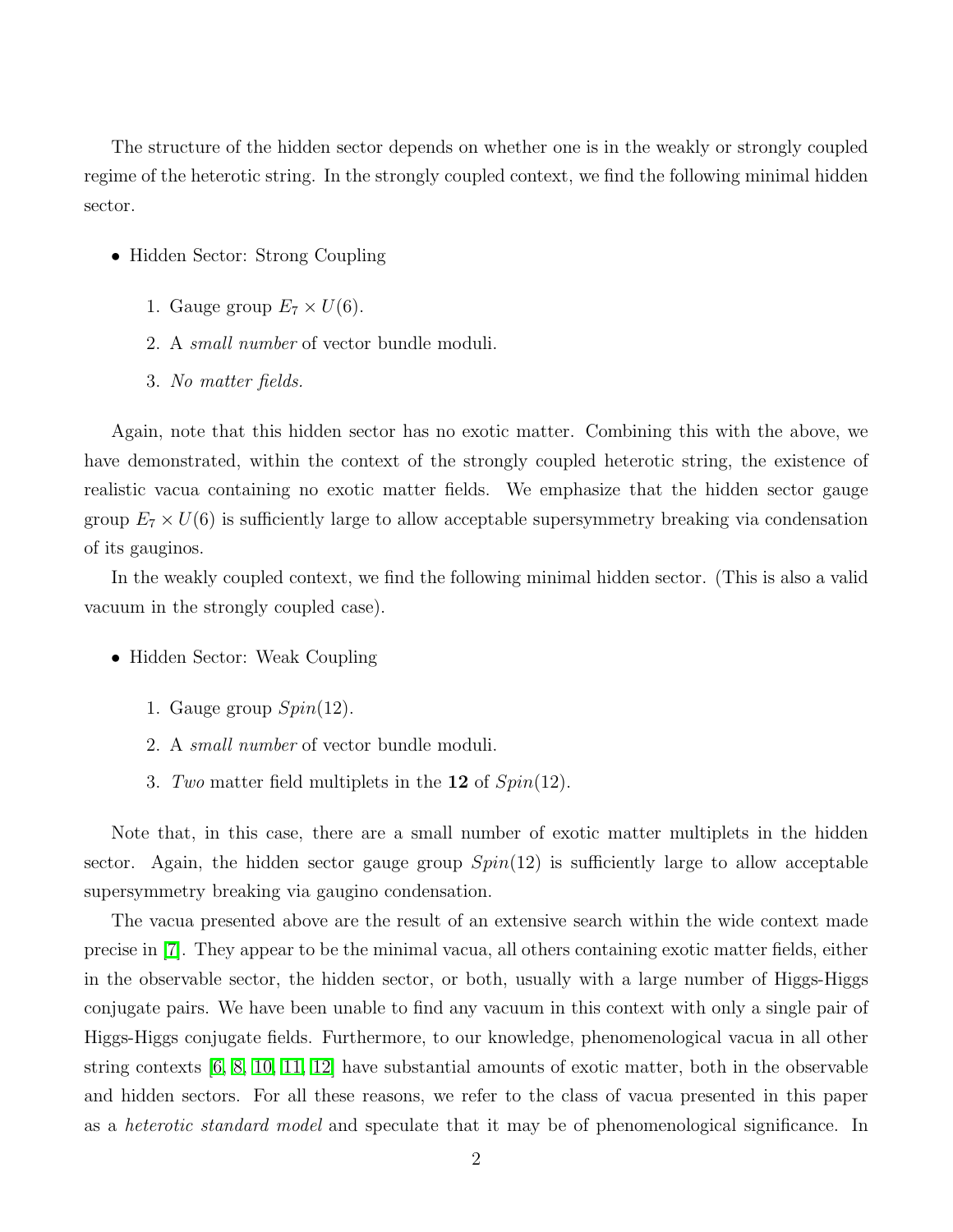particular, it would seem to motivate renewed interest, both theoretical and experimental, in its characteristic properties; namely, 1) the physics of a  $U(1)_{B-L}$  gauge symmetry spontaneously broken at, or above, the electroweak scale and 2) the physics of two pairs of Higgs-Higgs conjugate fields, particularly their experimental implications for flavor changing neutral currents. It is immediately clear that the  $B - L$  symmetry will help to naturally suppress the rate of nucleon decay. This potentially resolves a long-standing problem in phenomenological string vacua. At the least, our results go a long way toward demonstrating that realistic particle physics can be the low energy manifestation of the  $E_8 \times E_8$  heterotic superstring, as originally envisaged in [\[8,](#page-11-0) [9\]](#page-11-4).

We now specify, in more detail, the properties of the these minimal vacua and indicate how they are determined. Following  $[8]$ , the requisite Calabi-Yau threefold, X, is constructed as follows. We begin by considering a simply connected Calabi-Yau threefold,  $\widetilde{X}$ , which is an elliptic fibration over a rational elliptic surface,  $d\mathbb{P}_9$ . In a six-dimensional region of moduli space, such manifolds can be shown to admit a  $\mathbb{Z}_3 \times \mathbb{Z}_3$  group action which is fixed point free. It follows that

$$
X = \frac{\tilde{X}}{\mathbb{Z}_3 \times \mathbb{Z}_3} \tag{1}
$$

is a smooth Calabi-Yau threefold that is torus-fibered over a singular  $d\mathbb{P}_9$  and has non-trivial fundamental group

$$
\pi_1(X) = \mathbb{Z}_3 \times \mathbb{Z}_3, \tag{2}
$$

as desired. It was shown in [\[4\]](#page-10-3) that  $X$  has

$$
h^{1,1}(X) = 3, \quad h^{2,1}(X) = 3
$$
\n(3)

Kähler and complex structure moduli respectively. To our knowledge, this is the only Calabi-Yau threefold with  $\mathbb{Z}_3 \times \mathbb{Z}_3$  fundamental group that has been constructed. We note [\[13\]](#page-12-0) that the transpose of the configuration matrix [\[14\]](#page-12-1) associated with  $\widetilde{X}$  defines another simply connected Calabi-Yau threefold. Interestingly, this is precisely the manifold introduced by Tian and Yau [\[15\]](#page-12-2) which, when quotiented by  $\mathbb{Z}_3$ , was used to construct three generation heterotic string vacua within the context of the standard gauge embedding.

We now construct a stable, holomorphic vector bundle,  $V$ , on  $X$  with structure group

$$
G = SU(4) \tag{4}
$$

contained in the  $E_8$  of the observable sector. This bundle admits a gauge connection satisfying the Hermitian Yang-Mills equations. The connection spontaneously breaks the observable sector  $E_8$ gauge symmetry to

$$
E_8 \longrightarrow Spin(10), \tag{5}
$$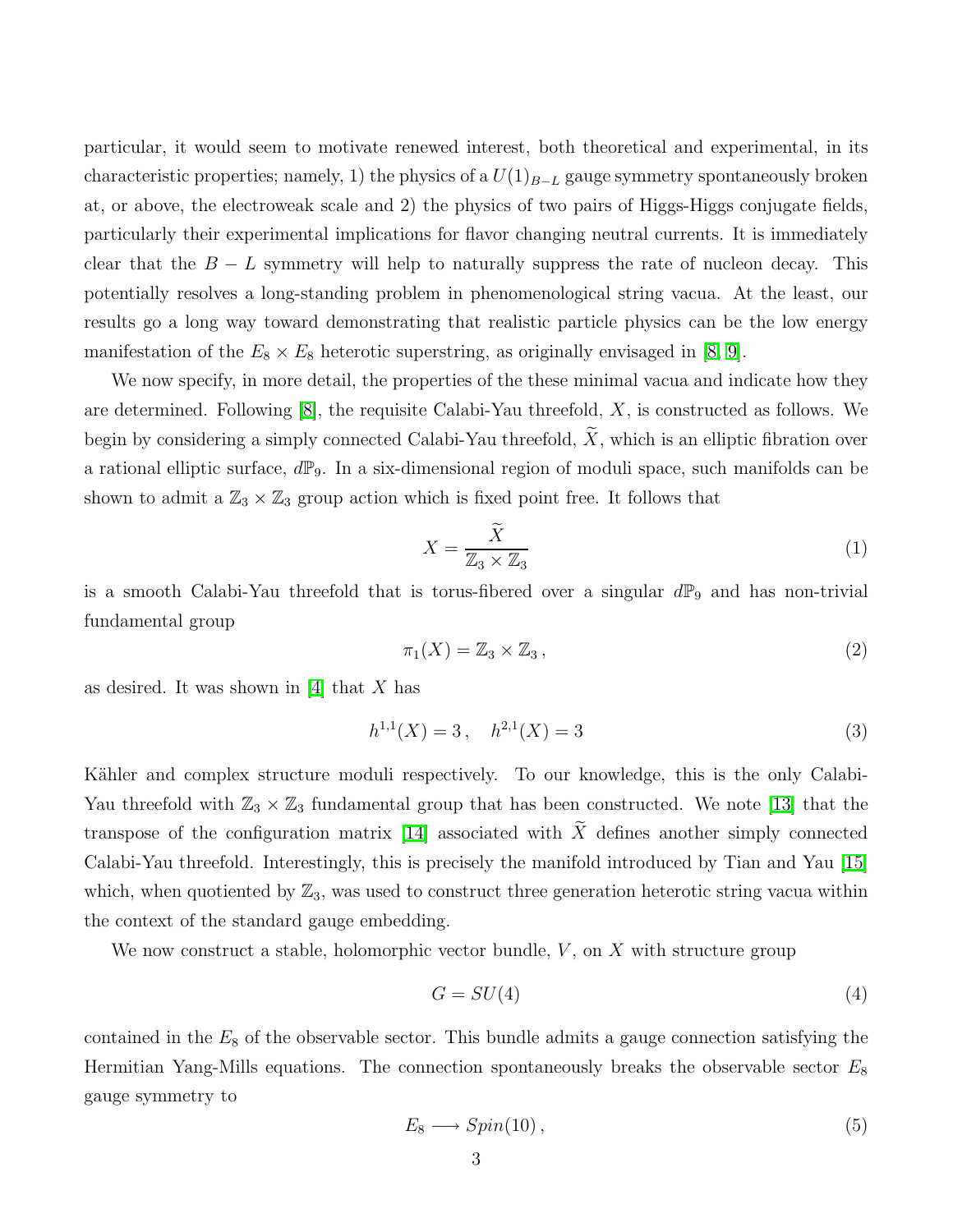as desired. We produce V by building stable, holomorphic vector bundles  $\widetilde{V}$  with structure group  $SU(4)$  over  $\widetilde{X}$  that are equivariant under the action of  $\mathbb{Z}_3\times\mathbb{Z}_3$ . This is accomplished by generalizing the method of "bundle extensions" introduced in  $[5]$ . The bundle V is then given as

$$
V = \frac{\widetilde{V}}{\mathbb{Z}_3 \times \mathbb{Z}_3}.
$$
\n<sup>(6)</sup>

Realistic particle physics phenomenology imposes additional constraints on  $\widetilde{V}$ . To ensure that there are three generations of quarks and leptons after quotienting out  $\mathbb{Z}_3 \times \mathbb{Z}_3$  one must require that

<span id="page-5-0"></span>
$$
c_3(\widetilde{V}) = \pm 54\,,\tag{7}
$$

where  $c_3(\widetilde{V})$  is the third Chern class of  $\widetilde{V}$ . Recall that with respect to  $SU(4) \times Spin(10)$  the adjoint representation of  $E_8$  decomposes as

<span id="page-5-1"></span>
$$
248 = (1, 45) \oplus (15, 1) \oplus (4, 16) \oplus (\overline{4}, \overline{16}) \oplus (6, 10).
$$
 (8)

The number of  $\overline{\bf 16}$  zero modes is given by  $h^1(\widetilde{X}, \widetilde{V}^*)$  [\[6\]](#page-10-5). Therefore, if we demand that there be no exotic matter fields arising from vector-like  $\overline{\mathbf{16}} - \mathbf{16}$  pairs,  $\widetilde{V}$  must be constrained so that

$$
h^1\left(\widetilde{X}, \widetilde{V}^*\right) = 0\,. \tag{9}
$$

Similarly, the number of 10 zero modes is  $h^1(\tilde{X}, \wedge^2 \tilde{V})$ . However, since the Higgs fields arise from the decomposition of the 10, we must not set the associated cohomology to zero. Rather, we restrict  $\widetilde{V}$  so that  $h^1(\widetilde{X}, \wedge^2 \widetilde{V})$  is minimal, but non-vanishing. Subject to all the constraints that  $\widetilde{V}$  must satisfy, we find

<span id="page-5-2"></span>
$$
h^1\left(\widetilde{X}, \wedge^2 \widetilde{V}\right) = 14. \tag{10}
$$

Finally, for the gauge connection to satisfy the Hermitian Yang-Mills equations the holomorphic bundle  $\widetilde{V}$  must be stable. A complete proof of the stability of  $\widetilde{V}$  is technically very involved and has not been carried out. However, there are a number of non-trivial checks of stability that can be made. Specifically, stability constrains the cohomology of  $\widetilde{V}$  to satisfy

$$
h^{0}\left(\widetilde{X},\widetilde{V}\right)=0, \quad h^{0}\left(\widetilde{X},\widetilde{V}^{*}\right)=0, \quad h^{0}\left(\widetilde{X},\widetilde{V}\otimes\widetilde{V}^{*}\right)=1.
$$
 (11)

<span id="page-5-3"></span>We have shown [\[7\]](#page-10-6) that vector bundles  $\tilde{V}$  satisfying the constraints eqs. [\(7\)](#page-5-0), [\(9\)](#page-5-1), [\(10\)](#page-5-2) and [\(11\)](#page-5-3) indeed exist. Henceforth, we will restrict our discussion to such bundles.

We now extend the observable sector bundle V by adding a Wilson line,  $W$ , with holonomy

$$
\text{Hol}(W) = \mathbb{Z}_3 \times \mathbb{Z}_3 \subset Spin(10) \,. \tag{12}
$$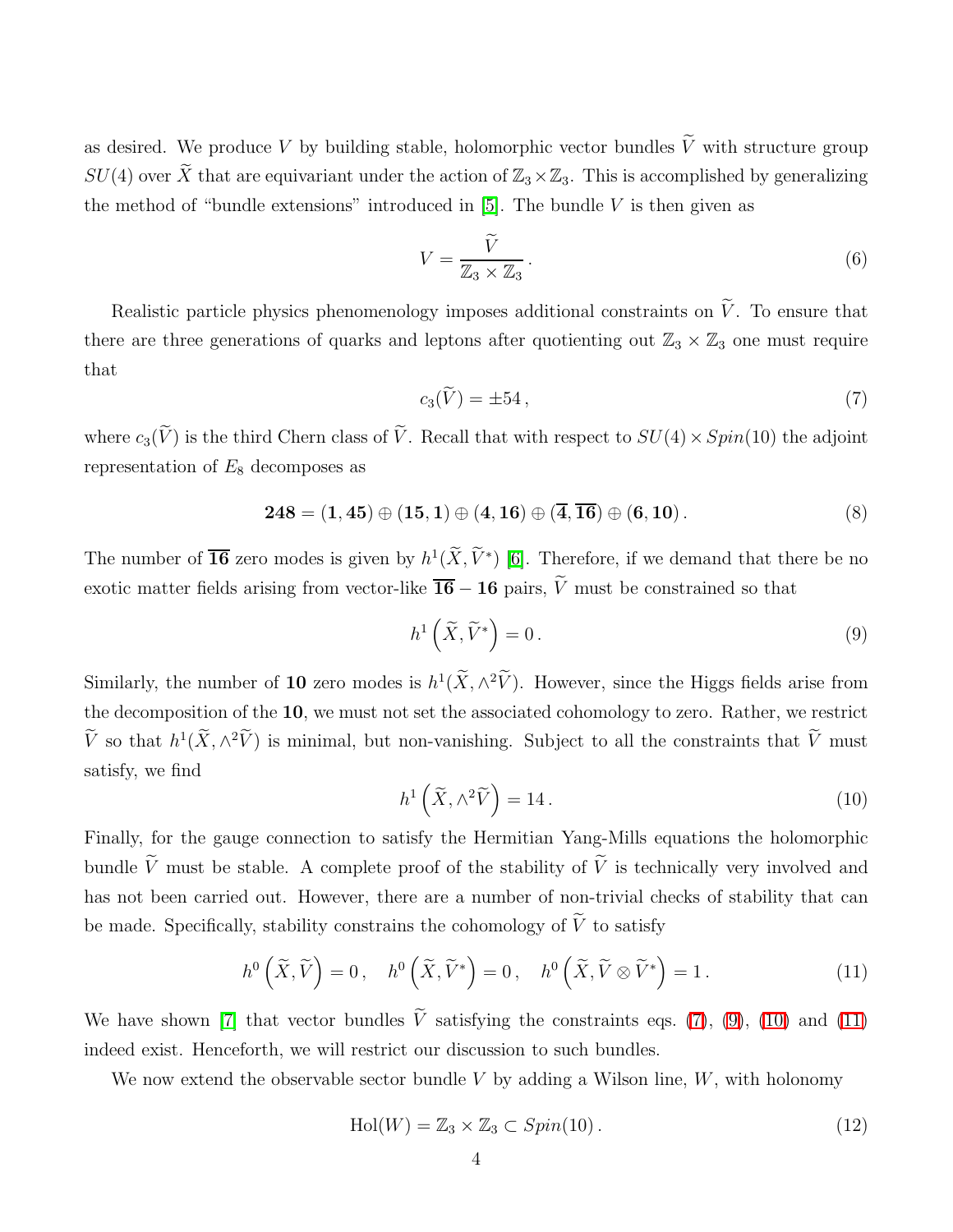The associated gauge connection spontaneously breaks  $Spin(10)$  as

$$
Spin(10) \longrightarrow SU(3)_C \times SU(2)_L \times U(1)_Y \times U(1)_{B-L}, \qquad (13)
$$

where  $SU(3)_C \times SU(2)_L \times U(1)_Y$  is the standard model gauge group. Since  $\mathbb{Z}_3 \times \mathbb{Z}_3$  is Abelian and rank $(Spin(10)) = 5$ , an additional rank one factor must appear. For the chosen embedding of  $\mathbb{Z}_3 \times \mathbb{Z}_3$ , this is precisely the gauged  $B - L$  symmetry.

As discussed in [\[6\]](#page-10-5), the zero mode spectrum of  $V \oplus W$  on X is determined as follows. Let R be a representation of  $Spin(10)$ , and denote the associated  $\tilde{V}$  bundle by  $U_R(\tilde{V})$ . Find the representation of  $\mathbb{Z}_3 \times \mathbb{Z}_3$  on  $H^1(\widetilde{X}, U_R(\widetilde{V}))$  and tensor this with the representation of the Wilson line on R. The zero mode spectrum is then the invariant subspace under this joint group action. Let us apply this to the case at hand. First consider the  $\overline{16}$  representation. It follows from eq. [\(9\)](#page-5-1) that no such representations occur. Hence, no exotic  $SU(3)_C \times SU(2)_L \times U(1)_Y \times U(1)_{B-L}$  fields arising from vector-like  $\overline{16} - 16$  pairs appear in the spectrum, as desired. Now examine the 16 representation. The Atiyah-Singer index theorem, eq. [\(7\)](#page-5-0) and [\(9\)](#page-5-1) imply that

$$
h^1\left(\widetilde{X}, \widetilde{V}\right) = 27\,. \tag{14}
$$

We can calculate the  $\mathbb{Z}_3 \times \mathbb{Z}_3$  representation on  $H^1(\widetilde{X}, \widetilde{V})$  as well as the Wilson line action on 16. Tensoring these together, we find that the invariant subspace consists of three families of quarks and leptons, each family transforming as

$$
(3, 2, 1, 1), \quad (\overline{3}, 1, -4, -1), \quad (\overline{3}, 1, 2, -1) \tag{15}
$$

and

<span id="page-6-0"></span> $(1, 2, -3, -3), (1, 1, 6, 3), (1, 1, 0, 3)$  (16)

under  $SU(3)_C \times SU(2)_L \times U(1)_Y \times U(1)_{B-L}$ . We have displayed the quantum numbers 3Y and  $3(B - L)$  for convenience. Note from eq. [\(16\)](#page-6-0) that each family contains a right-handed neutrino, as desired.

Finally, consider the 10 representation. Recall from eq. [\(10\)](#page-5-2) that  $h^1(\tilde{X}, \wedge^2 \tilde{V}) = 14$ . We find that the representations of the two generators of  $\mathbb{Z}_3 \times \mathbb{Z}_3$  in  $H^1(\tilde{X}, \wedge^2 \tilde{V})$  are given by the  $14 \times 14$ matrices

diag(1, 1, 1, 
$$
\omega_1
$$
,  $\omega_1^2$ ,  $\omega_1$ ,  $\omega_1^2$ , 1, 1, 1,  $\omega_1$ ,  $\omega_1^2$ ,  $\omega_1$ ,  $\omega_1^2$ ) (17)

and

diag
$$
(1, \omega_2, \omega_2^2, 1, 1, \omega_2^2, \omega_2, 1, \omega_2, \omega_2^2, 1, 1, \omega_2^2, \omega_2)
$$
 (18)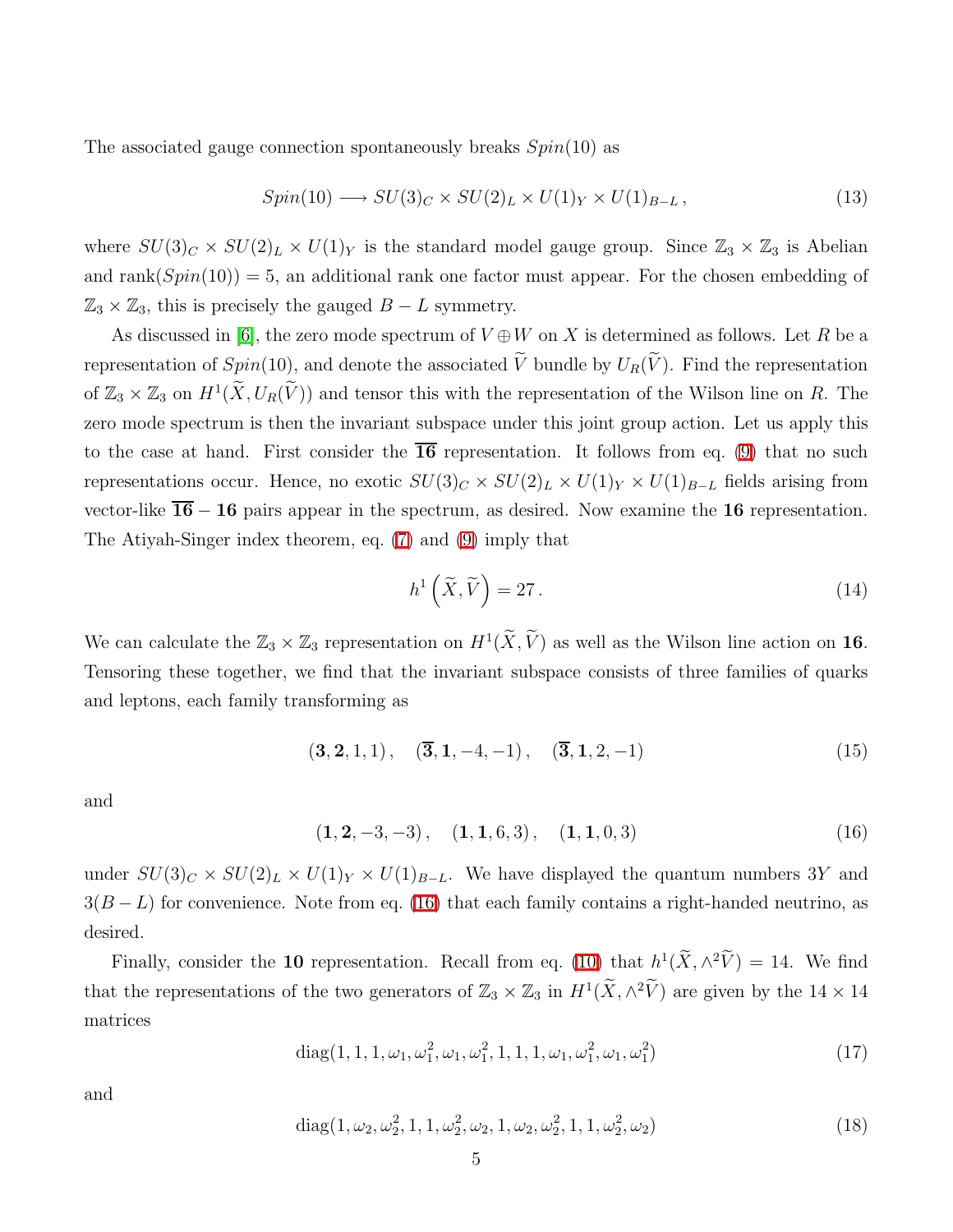respectively, where  $\omega_1$  and  $\omega_2$  are third roots of unity. Furthermore, the Wilson line W can be chosen so that

$$
\mathbf{10} = (\omega_1^2)\mathbf{5} \oplus (\omega_1)\mathbf{\overline{5}}
$$
 (19)

and

$$
10 = \left(2 \oplus (\omega_2^2)3\right) \oplus \left(\overline{2} \oplus (\omega_2)\overline{3}\right)
$$
 (20)

are the representations on 10 of the first and second generators. Tensoring these actions together, one finds that the invariant subspace consists of *two* copies of the vector-like pair

$$
(1, 2, 3, 0), \quad (1, \overline{2}, -3, 0). \tag{21}
$$

That is, there are two Higgs-Higgs conjugate pairs occurring as zero modes of our vacuum.

Putting these results together, we conclude that the zero mode spectrum of the observable sector 1) has gauge group  $SU(3)_C \times SU(2)_L \times U(1)_Y \times U(1)_{B-L}$ , 2) contains *three families* of quarks and leptons each with a *right-handed neutrino*, 3) has *two* Higgs-Higgs conjugate pairs and 4) *contains no exotic fields of any kind*. Additionally, there are 5) a *small number* of uncharged vector bundle moduli. These arise from the invariant subspace of  $H^1(\widetilde{X}, \widetilde{V} \otimes \widetilde{V}^*)$  under the action of  $\mathbb{Z}_3 \times \mathbb{Z}_3$ .

Thus far, we have discussed the vector bundle of the observable sector. However, the vacuum can contain a stable, holomorphic vector bundle,  $V'$ , on X whose structure group is in the  $E'_{8}$  of the hidden sector. As above, one can construct  $V'$  by building stable, holomorphic vector bundles  $\widetilde{V}'$  over  $\widetilde{X}$  which are equivariant under  $\mathbb{Z}_3 \times \mathbb{Z}_3$  using the method of "bundle extensions".  $V'$  is then obtained by taking the quotient of  $\tilde{V}'$  with  $\mathbb{Z}_3 \times \mathbb{Z}_3$ . The requirement of anomaly cancellation relates the observable and hidden sector bundles, imposing the constraint that

<span id="page-7-0"></span>
$$
[\mathcal{W}] = c_2(T\widetilde{X}) - c_2(\widetilde{V}) - c_2(\widetilde{V}')
$$
\n(22)

must be an effective class. Here  $c_2$  is the second Chern class. In the strongly coupled heterotic string,  $[W]$  is the class of the holomorphic curve around which a bulk space five-brane is wrapped. In the weakly coupled case  $[\mathcal{W}]$  must vanish. We have previously constructed  $\widetilde{X}$  and  $\widetilde{V}$  and, hence, can compute  $c_2(T\widetilde{X})$  and  $c_2(\widetilde{V})$ . Then eq. [\(22\)](#page-7-0) becomes a constraint on the hidden sector bundle  $\tilde{V}'$ . The easiest possibility is that  $\tilde{V}'$  is the trivial bundle. However, in this case, we find that  $[\mathcal{W}]$ is not effective.

The next simplest choice is to take  $\tilde{V}'$  to have structure group

<span id="page-7-1"></span>
$$
G' = SU(2) \tag{23}
$$

in  $E'_8$ . This spontaneously breaks the hidden sector  $E'_8$  symmetry to

$$
E_8' \longrightarrow E_7. \tag{24}
$$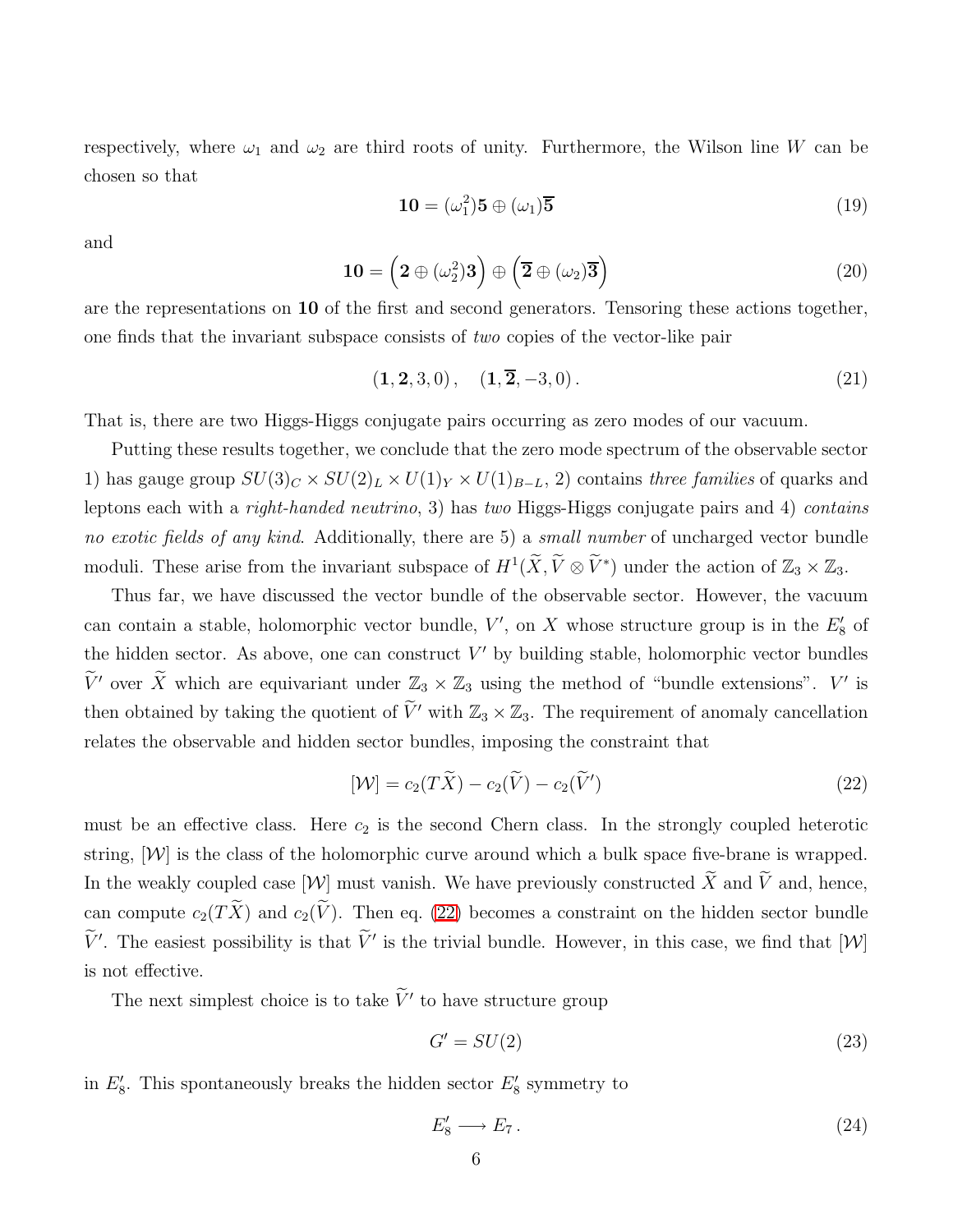Recall that with respect to  $SU(2) \times E_7$  the adjoint representation of  $E'_8$  decomposes as

<span id="page-8-0"></span>
$$
248' = (1, 133) \oplus (3, 1) \oplus (2, 56). \tag{25}
$$

We now require that there be no exotic matter fields in the hidden sector. This imposes the additional constraint that

$$
h^1\left(\widetilde{X}, \widetilde{V}'\right) = 0\,. \tag{26}
$$

<span id="page-8-1"></span>Finally, the requirement that  $\widetilde{V}'$  be stable implies the conditions

$$
h^{0}\left(\widetilde{X},\widetilde{V}'\right)=0\,,\quad h^{0}\left(\widetilde{X},\widetilde{V}'^{*}\right)=0\,,\quad h^{0}\left(\widetilde{X},\widetilde{V}'\otimes\widetilde{V}'^{*}\right)=1\,.
$$

It can be shown [\[7\]](#page-10-6) that vector bundles  $\tilde{V}'$  satisfying eqs. [\(22\)](#page-7-0), [\(23\)](#page-7-1), [\(26\)](#page-8-0) and [\(27\)](#page-8-1) can be constructed. For these bundles  $[W]$  is non-vanishing and, hence, this is a vacuum of the strongly coupled heterotic string. The five-brane wrapped on a holomorphic curve associated with  $|\mathcal{W}|$  contributes non-Abelian gauge fields, but no matter fields, to the hidden sector. Following the results in [\[16\]](#page-12-3), we find that the five-brane gauge group is

$$
G_5' = U(6).
$$
 (28)

Moving in the moduli space of the holomorphic curve, this group can be maximally broken to  $U(1)^6$ . We conclude that, within the context of the strongly coupled heterotic string, our observable sector is consistent with a hidden sector with gauge group  $E_7 \times U(6)$  and *no exotic matter*. There are, additionally, a *small number* of uncharged vector bundle moduli that arise from the invariant subspace of  $H^1(\widetilde{X}, \widetilde{V}' \otimes \widetilde{V}'^*)$  under  $\mathbb{Z}_3 \times \mathbb{Z}_3$ , as well as some five-brane moduli.

We now exhibit a hidden sector, compatible with our observable sector, that has no five-branes; that is, for which

<span id="page-8-2"></span>
$$
[\mathcal{W}] = 0. \tag{29}
$$

This does not occur for structure group  $G' = SU(2)$ . From the results in [\[17\]](#page-12-4), we expect that the appropriate group may be the product of two non-Abelian groups. The simplest choice is

$$
G' = SU(2) \times SU(2). \tag{30}
$$

This bundle, which is the sum of two  $SU(2)$  factors  $\widetilde{V}' = \widetilde{V}'_1 \oplus \widetilde{V}'_2$ , spontaneously breaks the hidden sector  $E'_8$  gauge group to

$$
E_8' \longrightarrow Spin(12) \tag{31}
$$

With respect to  $SU(2) \times SU(2) \times Spin(12)$  the adjoint representation of  $E'_8$  decomposes as

$$
248' = (3, 1, 1) \oplus (1, 3, 1) \oplus (1, 1, 66) \oplus (1, 2, 32) \oplus (2, 1, 32) \oplus (2, 2, 12).
$$
 (32)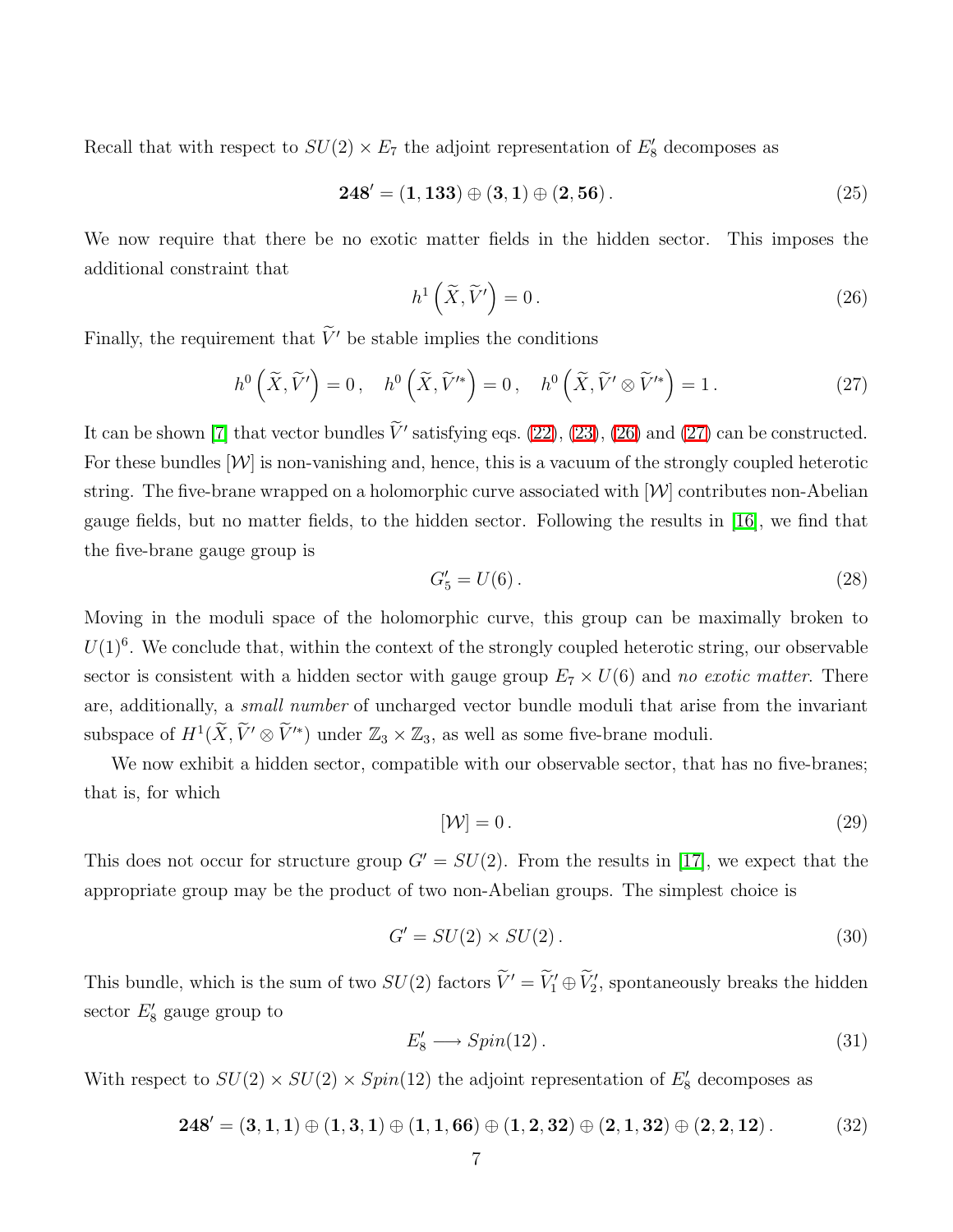The hidden sector will have no exotic matter fields if

<span id="page-9-1"></span><span id="page-9-0"></span>
$$
h^{1}\left(\widetilde{X},\widetilde{V}_{1}'\right)=0, \quad h^{1}\left(\widetilde{X},\widetilde{V}_{2}'\right)=0, \tag{33}
$$

and

$$
h^1\left(\widetilde{X}, \widetilde{V}'_1 \otimes \widetilde{V}'_2\right) = 0.
$$
\n(34)

<span id="page-9-2"></span>Finally, note that the stability of each bundle  $\tilde{V}'_i$ ,  $i = 1, 2$  implies the conditions

$$
h^{0}\left(\widetilde{X},\widetilde{V}_{i}'\right)=0, \quad h^{0}\left(\widetilde{X},\widetilde{V}_{i}^{\prime*}\right)=0, \quad h^{0}\left(\widetilde{X},\widetilde{V}_{i}'\otimes\widetilde{V}_{i}^{\prime*}\right)=1, \quad i=1,2. \tag{35}
$$

Subject to eq. [\(22\)](#page-7-0) and the condition eq. [\(29\)](#page-8-2) that there be no five-brane, we are unable to simultaneously satisfy all of the constraints in eqs. [\(33\)](#page-9-0), [\(34\)](#page-9-1) and [\(35\)](#page-9-2). Demanding that the stability conditions eq. [\(35\)](#page-9-2) hold, it is possible to choose  $\tilde{V}'_i$ ,  $i = 1, 2$  so that only the first condition in eq. [\(33\)](#page-9-0) is fulfilled. One finds that, minimally,

$$
h^1\left(\widetilde{X}, \widetilde{V}_2'\right) = 4\tag{36}
$$

and

$$
h^1\left(\widetilde{X}, \widetilde{V}'_1 \otimes \widetilde{V}'_2\right) = 18\,. \tag{37}
$$

However, we can show that the  $\mathbb{Z}_3 \times \mathbb{Z}_3$  action on  $H^1(\widetilde{X}, \widetilde{V}_2')$  has no invariant subspace. It follows that the associated matter fields will be projected out under the quotient by  $\mathbb{Z}_3\times\mathbb{Z}_3$ . Unfortunately, this is not the case for  $H^1(\widetilde{X}, \widetilde{V}_1' \otimes \widetilde{V}_2')$ . Here, we find that the  $\mathbb{Z}_3 \times \mathbb{Z}_3$  action is two copies of its regular representation, which leaves a two-dimensional subspace of  $H^1(\widetilde{X},\widetilde{V}'_1\otimes \widetilde{V}'_2)$  invariant. Hence, after quotienting by  $\mathbb{Z}_3 \times \mathbb{Z}_3$ , one finds two 12 multiplets of  $Spin(12)$ . We conclude that, for vacual with no five-branes, our observable sector is consistent with a hidden sector with gauge group Spin(12) and *two* 12 *multiplets of exotic matter*. There are also vector bundle moduli arising from the  $\mathbb{Z}_3 \times \mathbb{Z}_3$  invariant subspace of  $H^1(\widetilde{X}, \widetilde{V}' \otimes \widetilde{V}'^*)$ . These vacua can occur in the context of both the weakly and strongly coupled heterotic string.

Acknowledgments We are grateful to P. Candelas, R. Donagi, P. Langacker, B. Nelson, R. Reinbacher and D. Waldram for enlightening discussions. We also thank L. Ibañez, H.P. Nilles, G. Shiu and A. Uranga for helpful conversations. This research was supported in part by the Department of Physics and the Math/Physics Research Group at the University of Pennsylvania under cooperative research agreement DE-FG02-95ER40893 with the U. S. Department of Energy and an NSF Focused Research Grant DMS0139799 for "The Geometry of Superstrings." T. P. is partially supported by an NSF grant DMS 0104354 and DMS 0403884.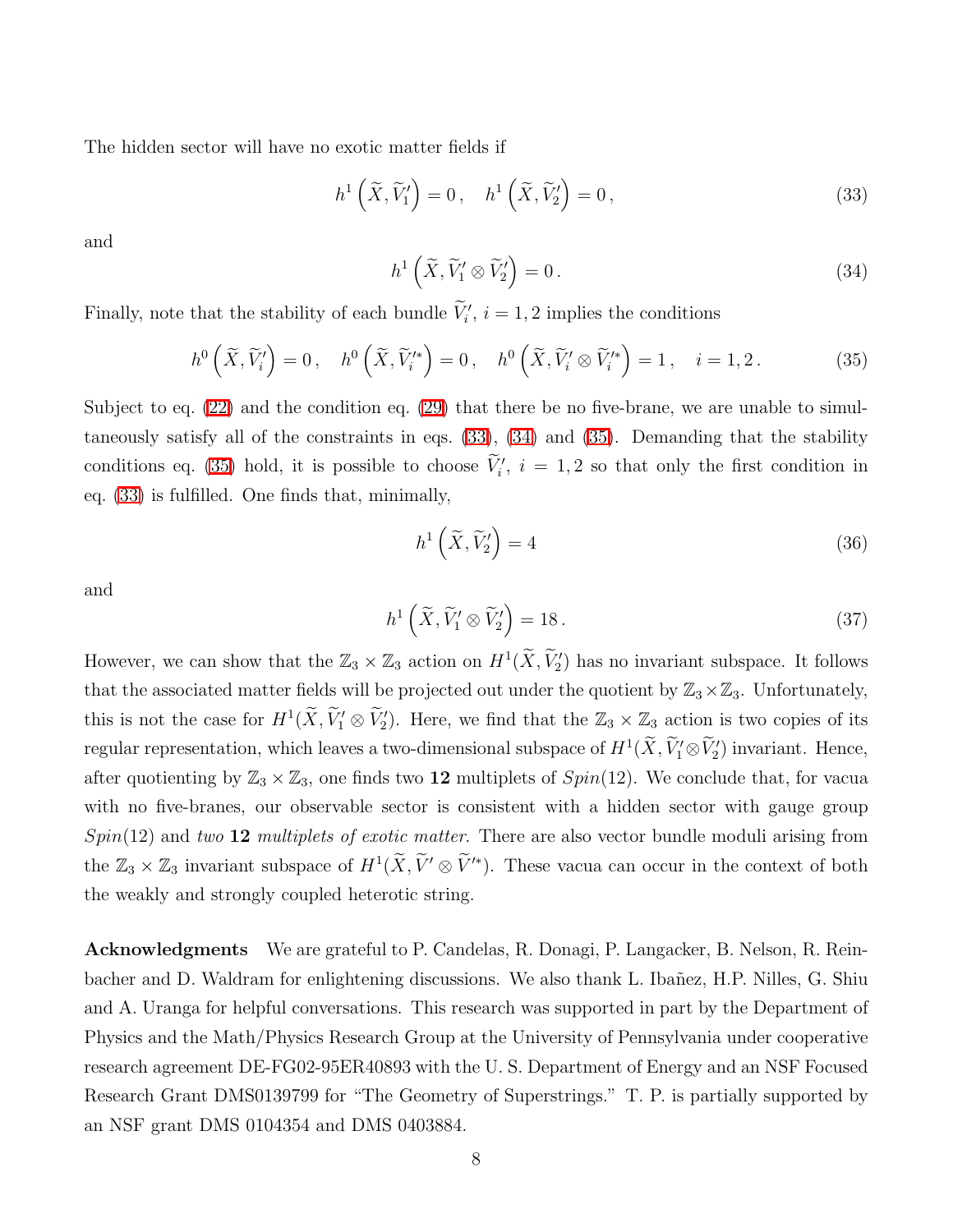#### <span id="page-10-0"></span>References

- <span id="page-10-1"></span>[1] P. Langacker, *Neutrino physics (theory)*, [arXiv:hep-ph/0411116.](http://arXiv.org/abs/hep-ph/0411116)
- <span id="page-10-2"></span>[2] E. Witten, *New Issues In Manifolds Of SU(3) Holonomy*, Nucl. Phys. B 268, 79 (1986).
- [3] A. Sen, *The Heterotic String In Arbitrary Background Field*, Phys. Rev. D 32, 2102 (1985). E. Witten, *Symmetry Breaking Patterns In Superstring Models*, Nucl. Phys. B 258, 75 (1985). J. D. Breit, B. A. Ovrut, and G. C. Segre, *E(6) Symmetry Breaking In The Superstring Theory*, Phys. Lett. B 158, 33 (1985).
- <span id="page-10-4"></span><span id="page-10-3"></span>[4] V. Braun, B. A. Ovrut, T. Pantev, and R. Reinbacher, *Elliptic Calabi-Yau threefolds with*  $\mathbb{Z}_3 \times \mathbb{Z}_3$  *Wilson lines*, [arXiv:hep-th/0410055.](http://arXiv.org/abs/hep-th/0410055) To Appear in JHEP.
- [5] R. Donagi, B. A. Ovrut, T. Pantev, and D. Waldram, *Spectral involutions on rational elliptic surfaces*, Adv. Theor. Math. Phys. 5 (2002) 499–561, [arXiv:math.ag/0008011.](http://arXiv.org/abs/math/0008011) R. Donagi, B. A. Ovrut, T. Pantev, and D. Waldram, *Standard-model bundles*, Adv. Theor. Math. Phys. 5 (2002) 563–615, [arXiv:math.ag/0008010.](http://arXiv.org/abs/math/0008010) R. Donagi, B. A. Ovrut, T. Pantev, and D. Waldram, *Standard-model bundles on non-simply connected Calabi-Yau threefolds*, JHEP 08 (2001) 053, [arXiv:hep-th/0008008.](http://arXiv.org/abs/hep-th/0008008) R. Donagi, B. A. Ovrut, T. Pantev, and D. Waldram, *Standard models from heterotic M-theory*, Adv. Theor. Math. Phys. 5 (2002) 93–137, [arXiv:hep-th/9912208.](http://arXiv.org/abs/hep-th/9912208) R. Donagi, B. A. Ovrut, T. Pantev, and R. Reinbacher, SU(4) *instantons on Calabi-Yau threefolds with*  $\mathbb{Z}_2 \times \mathbb{Z}_2$  *fundamental group*, JHEP 01 (2004) 022, [arXiv:hep-th/0307273.](http://arXiv.org/abs/hep-th/0307273) B. A. Ovrut, T. Pantev, and R. Reinbacher, *Invariant homology on standard model manifolds*, JHEP 01 (2004) 059, [arXiv:hep-th/0303020.](http://arXiv.org/abs/hep-th/0303020) B. A. Ovrut, T. Pantev, and R. Reinbacher, *Torus-fibered Calabi-Yau threefolds with non-trivial fundamental group*, JHEP 05 (2003) 040, [arXiv:hep-th/0212221.](http://arXiv.org/abs/hep-th/0212221)
- <span id="page-10-5"></span>[6] R. Donagi, Y. H. He, B. A. Ovrut and R. Reinbacher, *Higgs doublets, split multiplets and heterotic*  $SU(3)_C \times SU(2)_L \times U(1)_Y$  *spectra*, [arXiv:hep-th/0409291.](http://arXiv.org/abs/hep-th/0409291) R. Donagi, Y. H. He, B. A. Ovrut and R. Reinbacher, *The spectra of heterotic standard model vacua*, [arXiv:hep-th/0411156.](http://arXiv.org/abs/hep-th/0411156)
- <span id="page-10-6"></span>[7] V. Braun, Y. H. He, B. A. Ovrut and T. Pantev, *Minimal*  $SU(3)_C \times SU(2)_L \times U(1)_Y \times U(1)_{B-L}$ *Models from the*  $E_8 \times E_8$  *Heterotic Superstring*, UPR-1104-T. V. Braun, Y. H. He, B. A. Ovrut and T. Pantev, *Holomorphic Bundles and Standard-Model Vacua in Heterotic String Theory*, UPR-1105-T.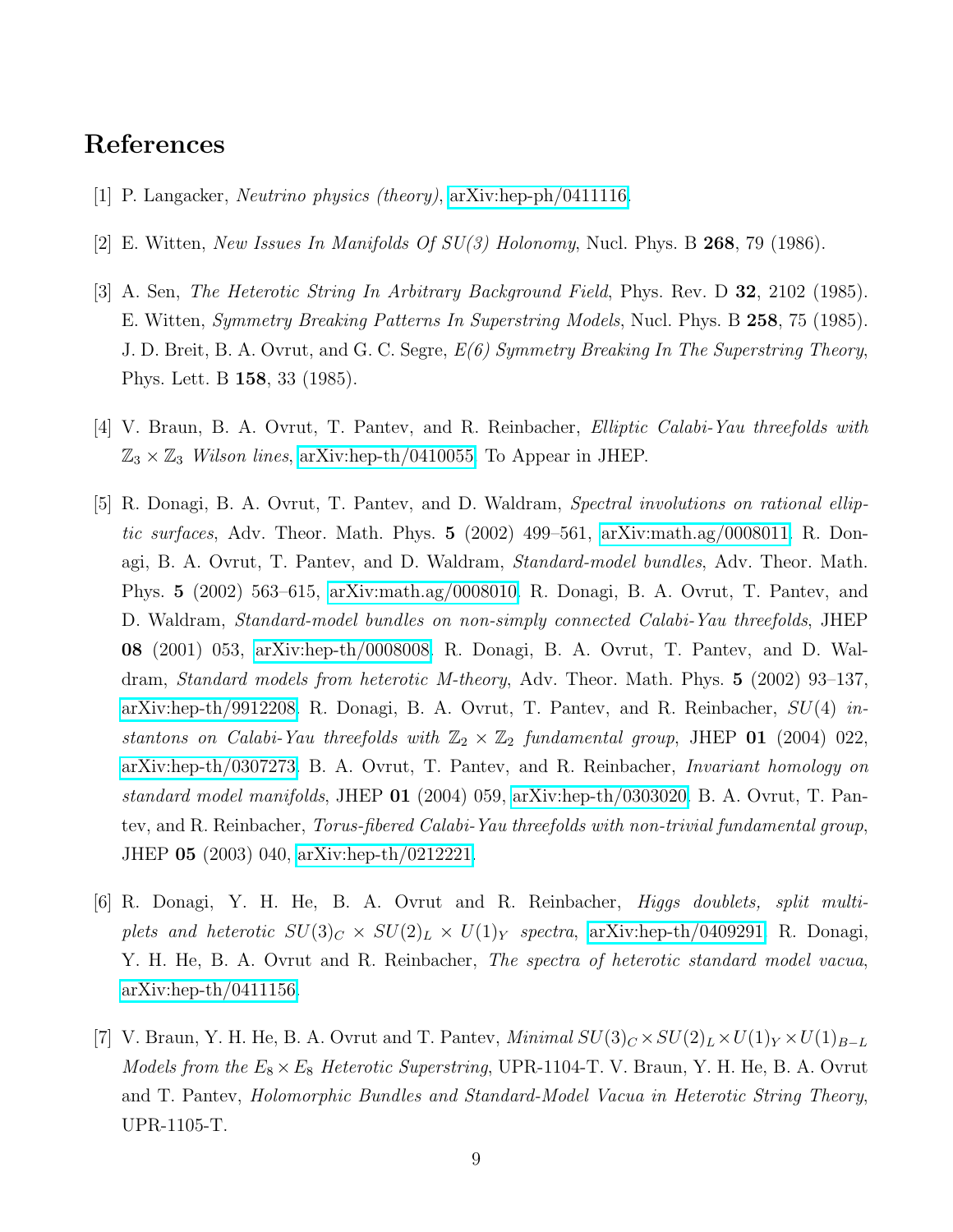- <span id="page-11-4"></span><span id="page-11-0"></span>[8] P. Candelas, G. T. Horowitz, A. Strominger and E. Witten, *Vacuum Configurations For Superstrings*, Nucl. Phys. B 258, 46 (1985).
- [9] D. J. Gross, J. A. Harvey, E. J. Martinec and R. Rohm, *The Heterotic String*, Phys. Rev. Lett. 54, 502 (1985).
- <span id="page-11-1"></span>[10] B. Greene, K. H. Kirklin, P. J. Miron and G. G. Ross, *A superstring inspired standard model*, Phys. Lett. B 180 (1986) 69; *A three generation superstring model. 1. Compactification and discrete symmetries*, Nucl. Phys. B 278 (1986) 667; *A three generation superstring model. 2. Symmetry breaking and the low-energy theory*, Nucl. Phys. B 292 (1987) 602.
- <span id="page-11-2"></span>[11] J. A. Casas and C. Muñoz, *Three generation*  $SU(3) \times SU(2) \times U(1)_Y \times U(1)$  *orbifold models through Fayet-Iliopoulos terms*, Phys. Lett. B 209 (1988) 214; *Three generation*  $SU(3)\times SU(2)\times U(1)_Y$  models from orbifolds, Phys. Lett. B 214 (1988) 63; *Yukawa couplings in*  $SU(3)\times SU(2)\times U(1)_Y$  *orbifolds models*, Phys. Lett. B 212 (1988) 343. A. Font, L. E. Ibáñez, H. P. Nilles and F. Quevedo, *Yukawa couplings in degenerate orbifolds: towards a realistic*  $SU(3) \times SU(2) \times U(1)$  *superstring*, Phys. Lett. B 210 (1988) 101. L. E. Ibáñez, H. P. Nilles and F. Quevedo, *Orbifolds and Wilson lines*, Phys. Lett. B 187 (1987) 25. L. E. Ibáñez, J. E. Kim, H. P. Nilles and F. Quevedo, *Orbifolds compactifications with three families of*  $SU(3) \times SU(2) \times U(1)^n$ , Phys. Lett. B 191 (1987) 3. L. E. Ibáñez, J. Mas, H. P. Nilles and F. Quevedo, *Heterotic strings in symmetric and asymmetric orbifold backgrounds*, Nucl. Phys. B 301 (1988) 157. Y J. Giedt, *Completion of standard-like embeddings*, Ann. Phys. (NY) B 289 (2001) 251, [arXiv:hep-th/0009104.](http://arXiv.org/abs/hep-th/0009104)
- <span id="page-11-3"></span>[12] L. E. Ibáñez, F. Marchesano and R. Rabadan, *Getting just the standard model at intersecting branes*, JHEP 0111, 002 (2001), [arXiv:hep-th/0105155.](http://arXiv.org/abs/hep-th/0105155) R. Blumenhagen, V. Braun, B. Kors and D. Lust, *Orientifolds of K3 and Calabi-Yau manifolds with intersecting D-branes*, JHEP 0207, 026 (2002), [arXiv:hep-th/0206038.](http://arXiv.org/abs/hep-th/0206038) R. Blumenhagen, B. Kors, D. Lust and T. Ott, *The standard model from stable intersecting brane world orbifolds*, Nucl. Phys. B 616, 3 (2001), [arXiv:hep-th/0107138.](http://arXiv.org/abs/hep-th/0107138) D. Cremades, L. E. Ibáñez and F. Marchesano, *More about the standard model at intersecting branes*, [arXiv:hep-ph/0212048.](http://arXiv.org/abs/hep-ph/0212048) M. Cvetic, G. Shiu and A. M. Uranga, *Three-family supersymmetric standard like models from intersecting brane worlds*, Phys. Rev. Lett. 87, 201801 (2001), [arXiv:hep-th/0107143.](http://arXiv.org/abs/hep-th/0107143) M. Cvetic, G. Shiu and A. M. Uranga, *Chiral four-dimensional N = 1 supersymmetric type IIA orientifolds from intersecting D6-branes*, Nucl. Phys. B 615, 3 (2001), [arXiv:hep-th/0107166.](http://arXiv.org/abs/hep-th/0107166) M. Cvetic, T. Li and T. Liu, *Supersymmetric Pati-Salam models from intersecting D6-branes: A road to the standard model*,